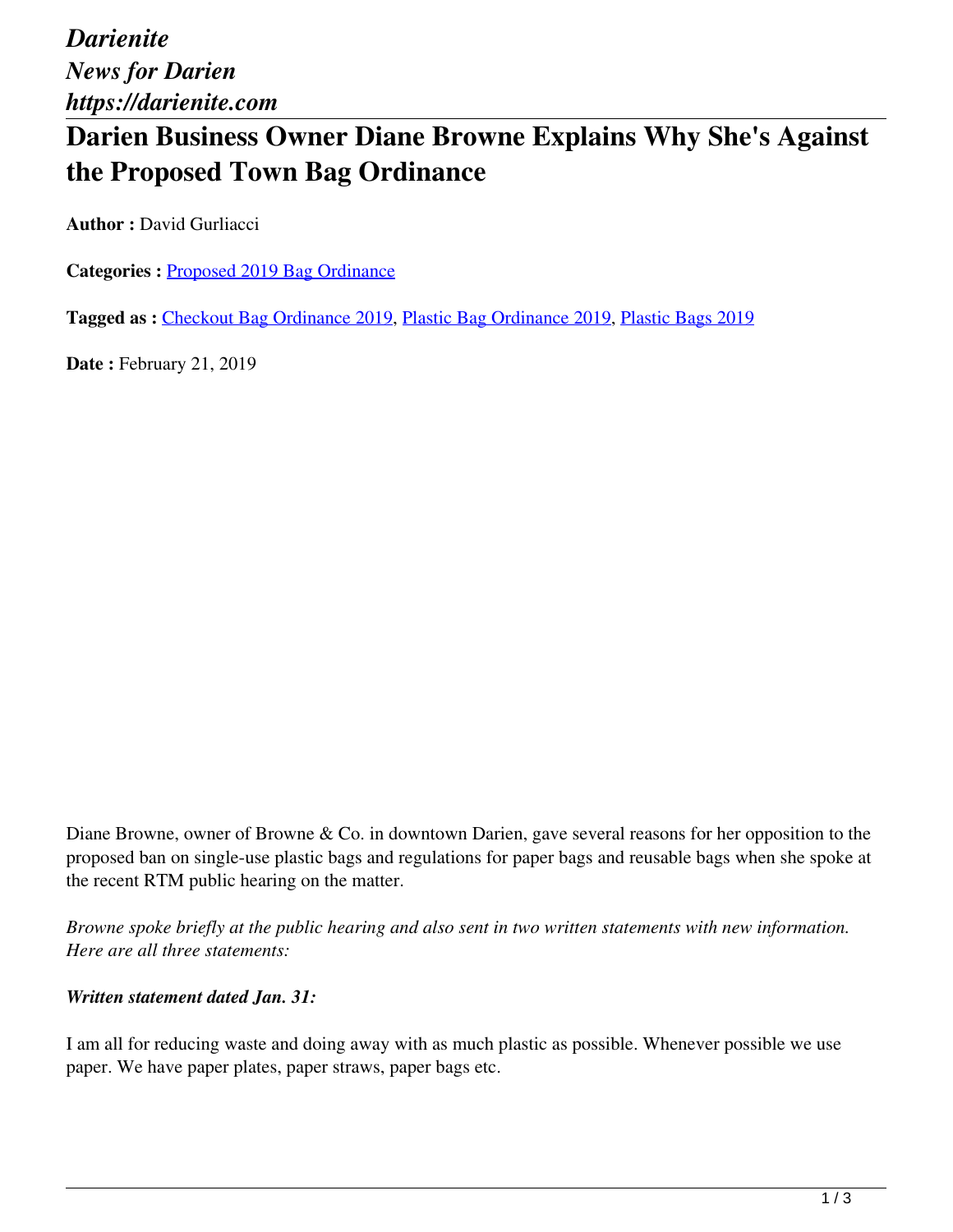### *Darienite News for Darien https://darienite.com*

That said, I think making what small businesses can and can not use is not the right choice. As a food establishment I already have so many things I have to comply with. It makes profitability very hard.

The paper bags we currently use will not be in compliance and the paper company I use does not carry what would be. Most paper companies have large minimums, which would mean I would have to find a place to store them.

We are already very tight on storage in our basement. All this said, by all means tell the grocery stores in town to do away with plastic bags. Encourage businesses to use paper, but to have paper police and handing out fines is a bit over the top.

### *Remarks at the public hearing, Feb. 6:*

My name is Diane Browne, I'm the owner of Diane Browne & Co., 865 Post Road.

I haven't been here forever, but I've been here for 15 years, and we do not have plastic bags, and so that's not the part of the ordinance that I have an issue with. We use paper bags.

My concern is what kind of paper bags we are going to be allowed to use. As a store, we spend about \$30,000 a year on paper bags. I've already talked to three of my purveyors, and nobody carries the kind of paper bags that are in this ordinance, and they said that if they do get them, if they can get them, it's about a 15 percent increase, which is close to \$5,000 a year.

Having a small business is tough enough, and our profit margins get smaller and smaller every year, so \$5,000 is not nothing, so I think that's the only thing that, as a business owner, I wanted to say: This does affect us. Thank you.

*Browne spoke from timestamps 40:57 to 41:48 on this Darien TV79 video:*

RTM Hearing on Plastic Bags 2-6-19 from Darien TV79 on Vimeo.

#### *Written Statement, dated Feb. 15:*

\_\_\_\_\_\_\_\_\_\_\_\_\_\_\_\_

\_\_\_\_\_\_\_\_\_\_\_\_\_\_\_\_

I wanted to let you know that we were able to source out a bag for our cafe and store that will make the BYO members happy.

I wanted to stay proactive, and if possible make the people